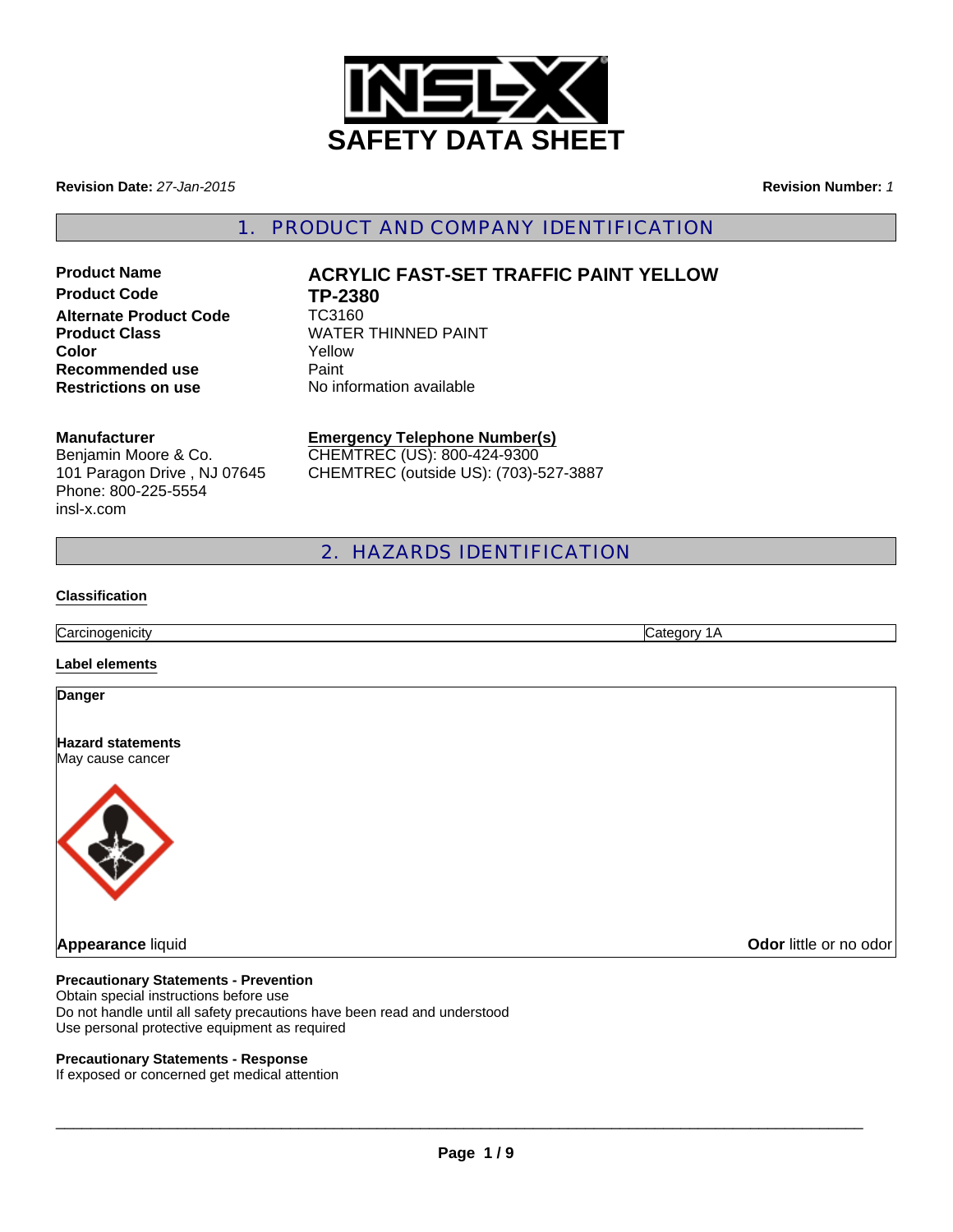## **Precautionary Statements - Storage**

Store locked up

## **Precautionary Statements - Disposal**

Dispose of contents/container to an approved waste disposal plant

**Hazards not otherwise classified (HNOC)** Not Applicable

#### **Other information**

No information available

## 3. COMPOSITION INFORMATION ON COMPONENTS

 $\Box$ 

| <b>Chemical Name</b> | <b>CAS-No</b> | Weight % (max) |
|----------------------|---------------|----------------|
| ∟imestone            | 1317-65-3     | 60             |
| Titanium dioxide     | 13463-67-7    |                |
| Silica, crystalline  | 14808-60-7    | U.5            |

## 4. FIRST AID MEASURES

| <b>General Advice</b>                  | No hazards which require special first aid measures.                                               |  |
|----------------------------------------|----------------------------------------------------------------------------------------------------|--|
| <b>Eye Contact</b>                     | Rinse thoroughly with plenty of water for at least 15 minutes and consult a physician.             |  |
| <b>Skin Contact</b>                    | Wash off immediately with soap and plenty of water removing all contaminated<br>clothes and shoes. |  |
| <b>Inhalation</b>                      | Move to fresh air. If symptoms persist, call a physician.                                          |  |
| Ingestion                              | Clean mouth with water and afterwards drink plenty of water. Consult a physician if<br>necessary.  |  |
| <b>Most Important Symptoms/Effects</b> | No information available.                                                                          |  |
| <b>Notes To Physician</b>              | Treat symptomatically                                                                              |  |
|                                        |                                                                                                    |  |

## 5. FIRE-FIGHTING MEASURES

| <b>Suitable Extinguishing Media</b>                          | Use extinguishing measures that are appropriate to local<br>circumstances and the surrounding environment.                                   |
|--------------------------------------------------------------|----------------------------------------------------------------------------------------------------------------------------------------------|
| <b>Protective Equipment And Precautions For Firefighters</b> | As in any fire, wear self-contained breathing apparatus<br>pressure-demand, MSHA/NIOSH (approved or equivalent)<br>and full protective gear. |
| <b>Specific Hazards Arising From The Chemical</b>            | Closed containers may rupture if exposed to fire or extreme<br>heat.                                                                         |
| <b>Sensitivity To Mechanical Impact</b>                      | No.                                                                                                                                          |
| <b>Sensitivity To Static Discharge</b>                       | No.                                                                                                                                          |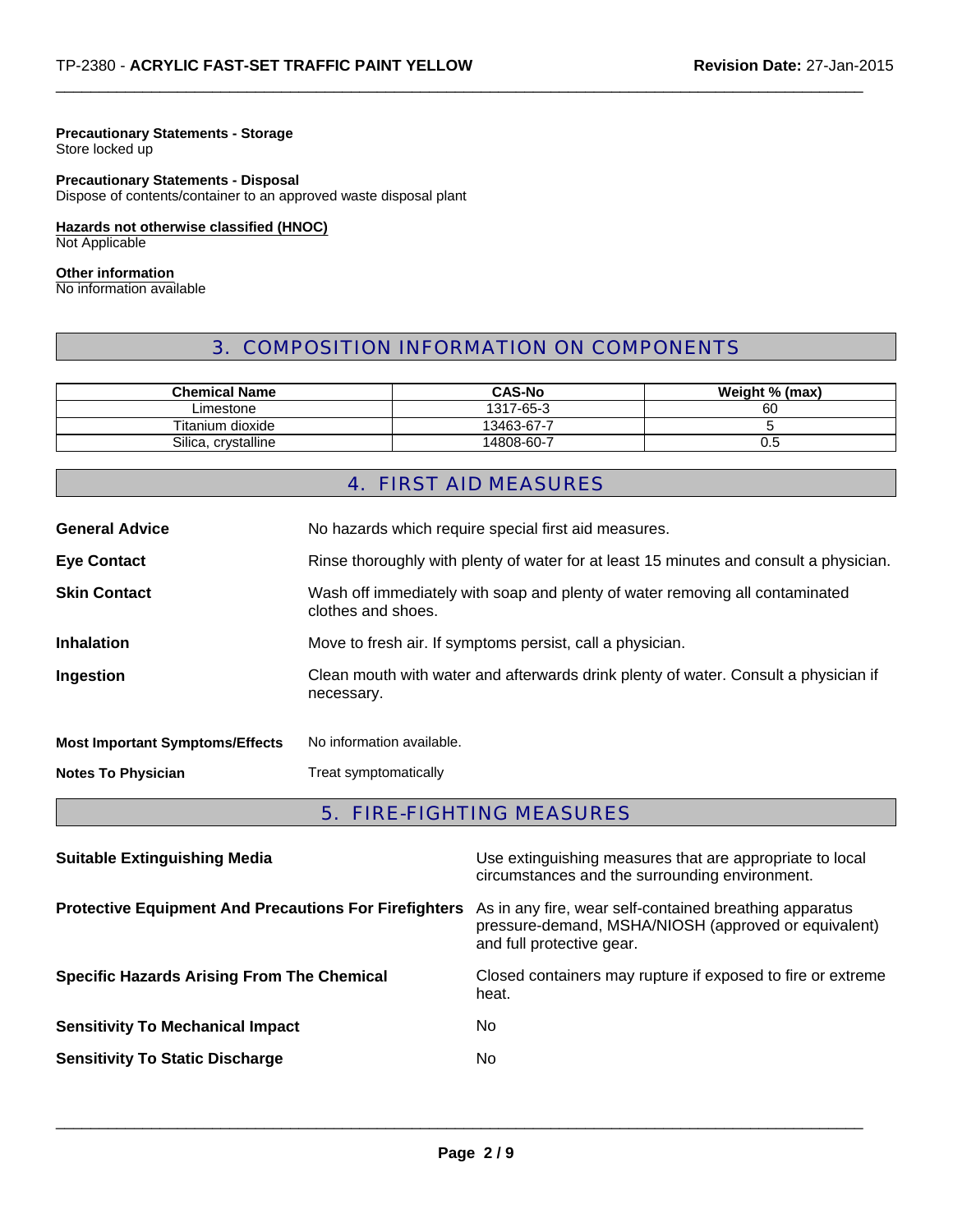| <b>Flash Point Data</b><br>Flash Point (°F)<br>Flash Point (°C)<br><b>Flash Point Method</b> |                                                                                                   | Not applicable<br>Not applicable<br>Not applicable |                                  |                                |
|----------------------------------------------------------------------------------------------|---------------------------------------------------------------------------------------------------|----------------------------------------------------|----------------------------------|--------------------------------|
|                                                                                              | <b>Flammability Limits In Air</b><br><b>Lower Explosion Limit</b><br><b>Upper Explosion Limit</b> |                                                    | Not applicable<br>Not applicable |                                |
| <b>NFPA</b>                                                                                  | Health: 1                                                                                         | <b>Flammability: 0</b>                             | <b>Instability:</b> 0            | <b>Special: Not Applicable</b> |
| <b>NFPA Legend</b><br>0 - Not Hazardous                                                      |                                                                                                   |                                                    |                                  |                                |

- Not Hazardous
- 1 Slightly
- 2 Moderate
- 3 High
- 4 Severe

*The ratings assigned are only suggested ratings, the contractor/employer has ultimate responsibilities for NFPA ratings where this system is used.*

 $\Box$ 

*Additional information regarding the NFPA rating system is available from the National Fire Protection Agency (NFPA) at www.nfpa.org.*

## 6. ACCIDENTAL RELEASE MEASURES

|                                  | - 1                                                                                                  |
|----------------------------------|------------------------------------------------------------------------------------------------------|
| <b>Methods For Clean-Up</b>      | Soak up with inert absorbent material. Sweep up and shovel into suitable containers<br>for disposal. |
| <b>Environmental Precautions</b> | See Section 12 for additional Ecological Information.                                                |
| <b>Other Information</b>         | Prevent further leakage or spillage if safe to do so.                                                |
| <b>Personal Precautions</b>      | Avoid contact with skin, eyes and clothing. Ensure adequate ventilation.                             |

## 7. HANDLING AND STORAGE

| <b>Handling</b>               | Avoid contact with skin, eyes and clothing. Avoid breathing vapors, spray mists or<br>sanding dust. In case of insufficient ventilation, wear suitable respiratory equipment. |  |  |
|-------------------------------|-------------------------------------------------------------------------------------------------------------------------------------------------------------------------------|--|--|
| <b>Storage</b>                | Keep container tightly closed. Keep out of the reach of children.                                                                                                             |  |  |
| <b>Incompatible Materials</b> | No information available                                                                                                                                                      |  |  |

## 8. EXPOSURE CONTROLS / PERSONAL PROTECTION

#### **Exposure Limits**

| <b>Chemical Name</b> | <b>ACGIH</b>                  | <b>OSHA</b>                                           |
|----------------------|-------------------------------|-------------------------------------------------------|
| Limestone            | N/E                           | 15 mg/m <sup>3</sup> - TWA total                      |
|                      |                               | 5 mg/m <sup>3</sup> - TWA                             |
| Titanium dioxide     | 10 mg/m <sup>3</sup> - TWA    | 15 mg/m <sup>3</sup> - TWA                            |
| Silica, crystalline  | 0.025 mg/m <sup>3</sup> - TWA | respirable - $(10)/(%SiO2 + 2)$ mg/m <sup>3</sup> TWA |
|                      |                               | respirable - $(250)/(%SiO2 + 5)$ mppcf TWA            |
|                      |                               | total dust - $(30)/(%SiO2 + 2)$ mg/m <sup>3</sup> TWA |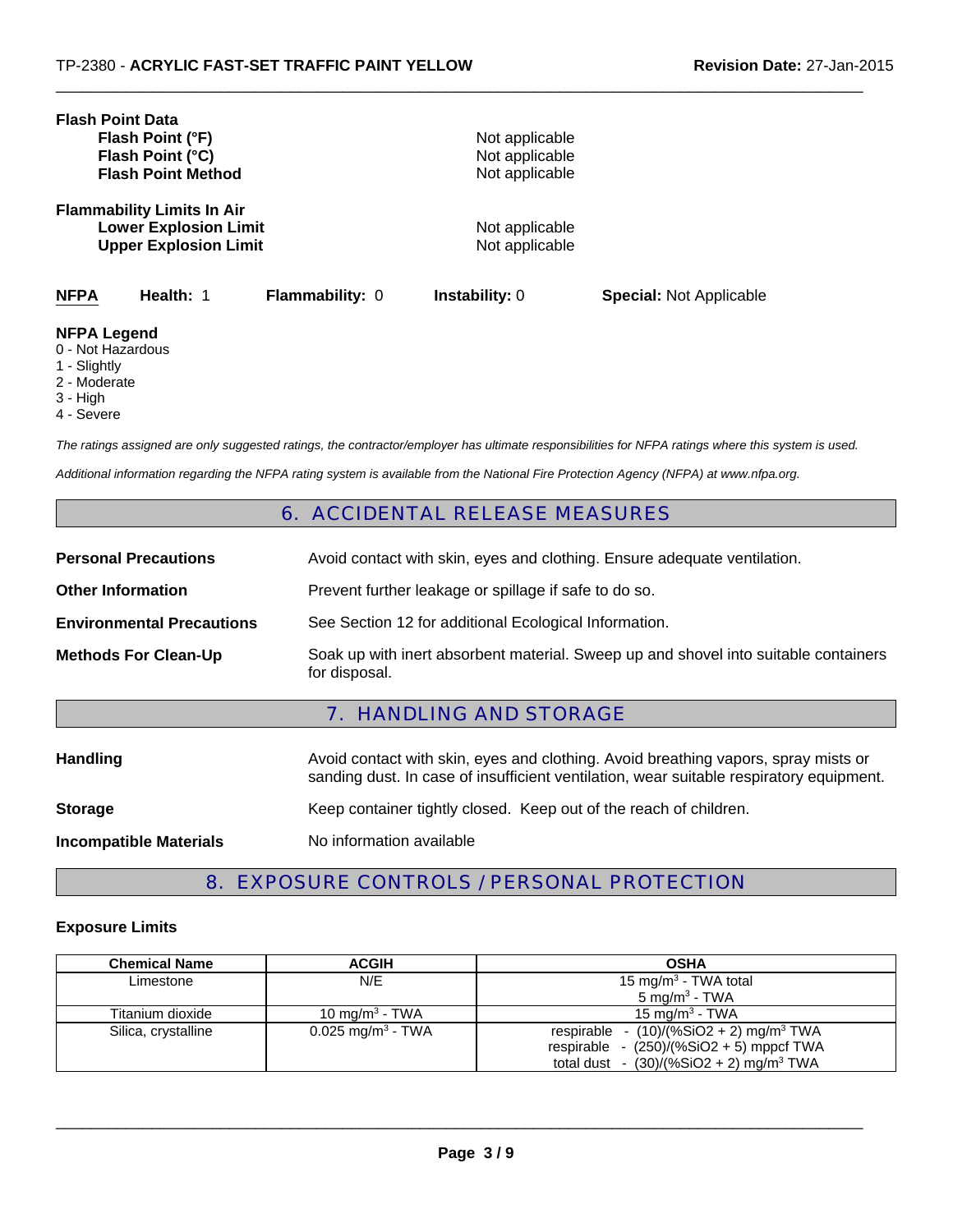| <b>Engineering Measures</b>                                                                                                   | Ensure adequate ventilation, especially in confined areas.                                                                                                 |  |
|-------------------------------------------------------------------------------------------------------------------------------|------------------------------------------------------------------------------------------------------------------------------------------------------------|--|
| <b>Personal Protective Equipment</b><br><b>Eye/Face Protection</b><br><b>Skin Protection</b><br><b>Respiratory Protection</b> | Safety glasses with side-shields.<br>Protective gloves and impervious clothing<br>In case of insufficient ventilation wear suitable respiratory equipment. |  |
| <b>Hygiene Measures</b>                                                                                                       | Avoid contact with skin, eyes and clothing. Remove and wash contaminated clothing<br>before re-use. Wash thoroughly after handling.                        |  |

 $\Box$ 

## 9. PHYSICAL AND CHEMICAL PROPERTIES

| <b>Appearance</b>                    | liquid                    |
|--------------------------------------|---------------------------|
| Odor                                 | little or no odor         |
| <b>Odor Threshold</b>                | No information available  |
| Density (Ibs/gal)                    | 13.8 - 14.1               |
| <b>Specific Gravity</b>              | $1.65 - 1.69$             |
| рH                                   | No information available  |
| <b>Viscosity (cps)</b>               | No information available  |
| <b>Solubility</b>                    | No information available  |
| <b>Water Solubility</b>              | No information available  |
| <b>Evaporation Rate</b>              | No information available  |
| <b>Vapor Pressure</b>                | No information available  |
| <b>Vapor Density</b>                 | No information available  |
| Wt. % Solids                         | 70 - 80                   |
| <b>Vol. % Solids</b>                 | $55 - 65$                 |
| Wt. % Volatiles                      | $20 - 30$                 |
| <b>Vol. % Volatiles</b>              | $35 - 45$                 |
| <b>VOC Regulatory Limit (g/L)</b>    | < 100                     |
| <b>Boiling Point (°F)</b>            | 212                       |
| <b>Boiling Point (°C)</b>            | 100                       |
| <b>Freezing Point (°F)</b>           | 32                        |
| <b>Freezing Point (°C)</b>           | 0                         |
| Flash Point (°F)                     | Not applicable            |
| Flash Point (°C)                     | Not applicable            |
| <b>Flash Point Method</b>            | Not applicable            |
| <b>Flammability (solid, gas)</b>     | Not applicable            |
| <b>Upper Explosion Limit</b>         | Not applicable            |
| <b>Lower Explosion Limit</b>         | Not applicable            |
| <b>Autoignition Temperature (°F)</b> | No information available  |
| <b>Autoignition Temperature (°C)</b> | No information available  |
| Decomposition Temperature (°F)       | No information available  |
| Decomposition Temperature (°C)       | No information available  |
| <b>Partition Coefficient (n-</b>     | No information available. |
| octanol/water)                       |                           |

## 10. STABILITY AND REACTIVITY

**Reactivity Not Applicable**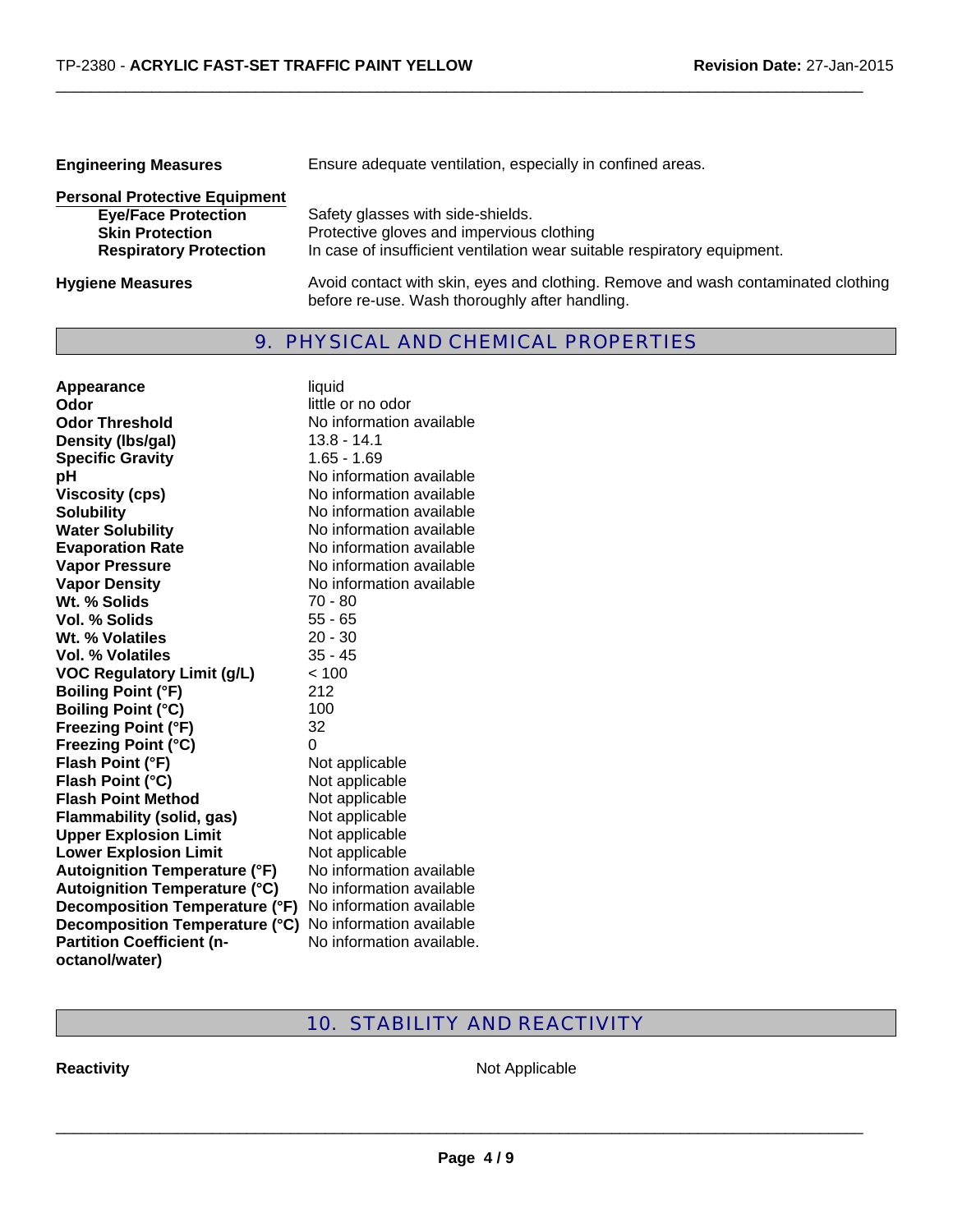| <b>Chemical Stability</b>                 | Stable under normal conditions.          |
|-------------------------------------------|------------------------------------------|
| <b>Conditions To Avoid</b>                | Prevent from freezing                    |
| <b>Incompatible Materials</b>             | No materials to be especially mentioned. |
| <b>Hazardous Decomposition Products</b>   | None under normal use.                   |
| <b>Possibility Of Hazardous Reactions</b> | None under normal conditions of use.     |

## 11. TOXICOLOGICAL INFORMATION

 $\Box$ 

## **Information on likely routes of exposure**

#### **Product Information**

| <b>Inhalation</b><br>Eye contact<br><b>Skin contact</b><br>Ingestion                                                                                          | No information available<br>No information available<br>No information available<br>No information available |
|---------------------------------------------------------------------------------------------------------------------------------------------------------------|--------------------------------------------------------------------------------------------------------------|
| <b>Acute Toxicity</b><br><b>Product</b>                                                                                                                       | No information available                                                                                     |
| Information on toxicological effects                                                                                                                          |                                                                                                              |
| <b>Symptoms</b>                                                                                                                                               | No information available                                                                                     |
|                                                                                                                                                               | Delayed and immediate effects as well as chronic effects from short and long-term exposure                   |
| Sensitization:<br><b>Mutagenic Effects</b><br><b>Reproductive Effects</b>                                                                                     | No information available<br>No information available<br>No information available                             |
| <b>Numerical measures of toxicity</b>                                                                                                                         |                                                                                                              |
|                                                                                                                                                               | The following values are calculated based on chapter 3.1 of the GHS document                                 |
| <b>ATEmix (oral)</b>                                                                                                                                          | 1000590 mg/kg                                                                                                |
| <b>Acute Toxicity</b><br><b>Component</b>                                                                                                                     |                                                                                                              |
| Limestone<br>LD50 Oral: 6,450 mg/kg (Rat) vendor data                                                                                                         |                                                                                                              |
| Titanium dioxide<br>LD50 Oral: > 10000 mg/kg (Rat)<br>LD50 Dermal: $> 10000$ mg/m <sup>3</sup> (Rabbit)<br>LC50 Inhalation (Dust): $> 6.82$ mg/L (Rat, 4 hr.) |                                                                                                              |

LD50 Oral: 500 mg/kg (Rat) vendor data Silica, crystalline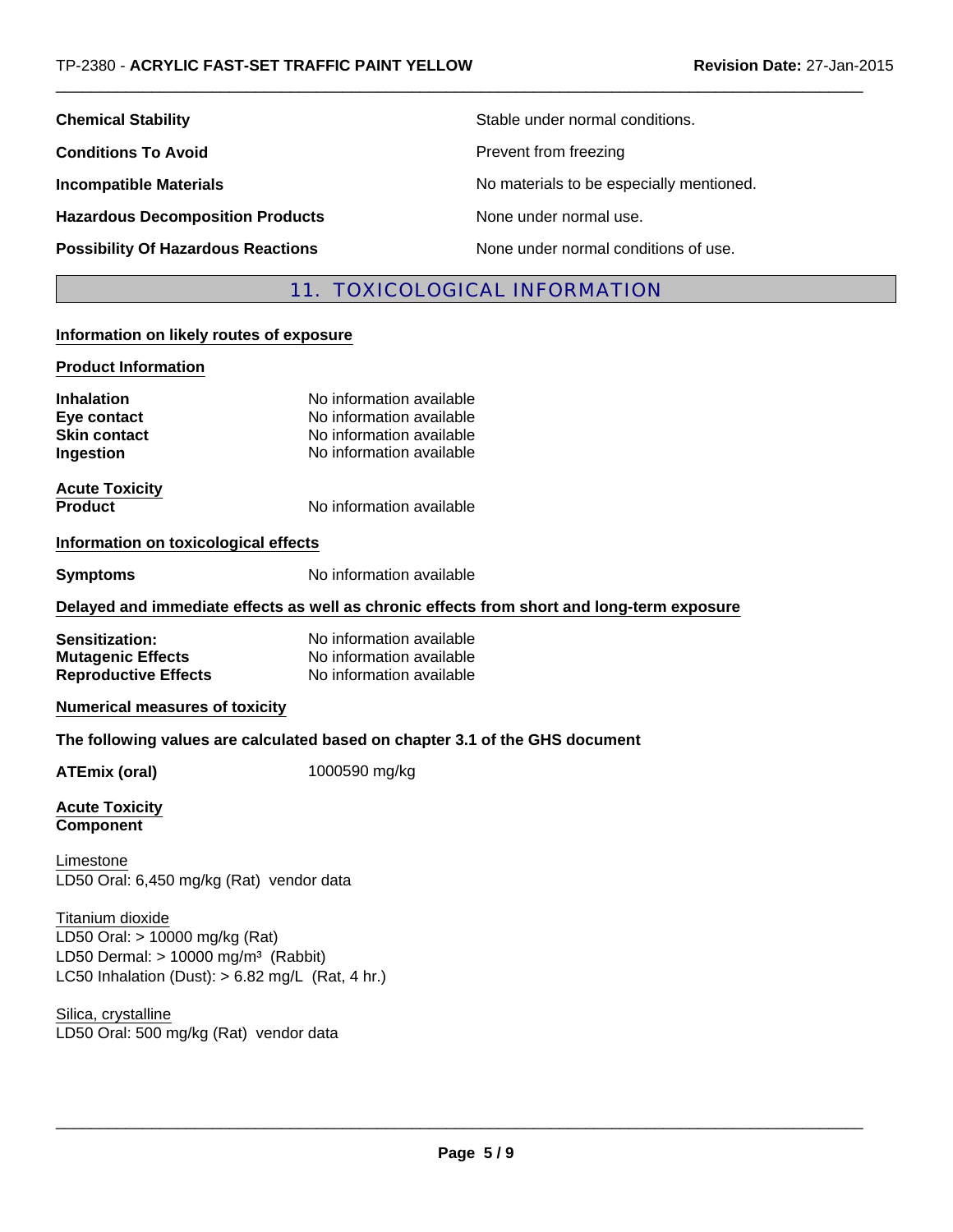## **Carcinogenicity**

*The information below indicates whether each agency has listed any ingredient as a carcinogen:*

| <b>Chemical Name</b> | <b>IARC</b>            | <b>NTP</b>  | <b>OSHA Carcinogen</b> |
|----------------------|------------------------|-------------|------------------------|
|                      | 2B - Possible Human    |             | Listed                 |
| Titanium dioxide     | Carcinogen             |             |                        |
|                      | . - Human Carcinogen I | Known Human | ∟isted                 |
| Silica, crystalline  |                        | Carcinogen  |                        |

 $\Box$ 

- Crystalline Silica has been determined to be carcinogenic to humans by IARC (1) when in respirable form. Risk of cancer depends on duration and level of inhalation exposure to spray mist or dust from sanding the dried paint.
- Although IARC has classified titanium dioxide as possibly carcinogenic to humans (2B), their summary concludes: "No significant exposure to titanium dioxide is thought to occur during the use of products in which titanium dioxide is bound to other materials, such as paint."

## **Legend**

IARC - International Agency for Research on Cancer NTP - National Toxicity Program OSHA - Occupational Safety & Health Administration

12. ECOLOGICAL INFORMATION

## **Ecotoxicity Effects**

## **Product**

## **Acute Toxicity to Fish**

No information available

## **Acute Toxicity to Aquatic Invertebrates**

No information available

## **Acute Toxicity to Aquatic Plants**

No information available

#### **Persistence / Degradability**

No information available

## **Bioaccumulation / Accumulation**

No information available

## **Mobility in Environmental Media**

No information available

## **Ozone**

No information available

## **Component**

## **Acute Toxicity to Fish**

Titanium dioxide

LC50: >1000 mg/L (Fathead Minnow - 96 hr.)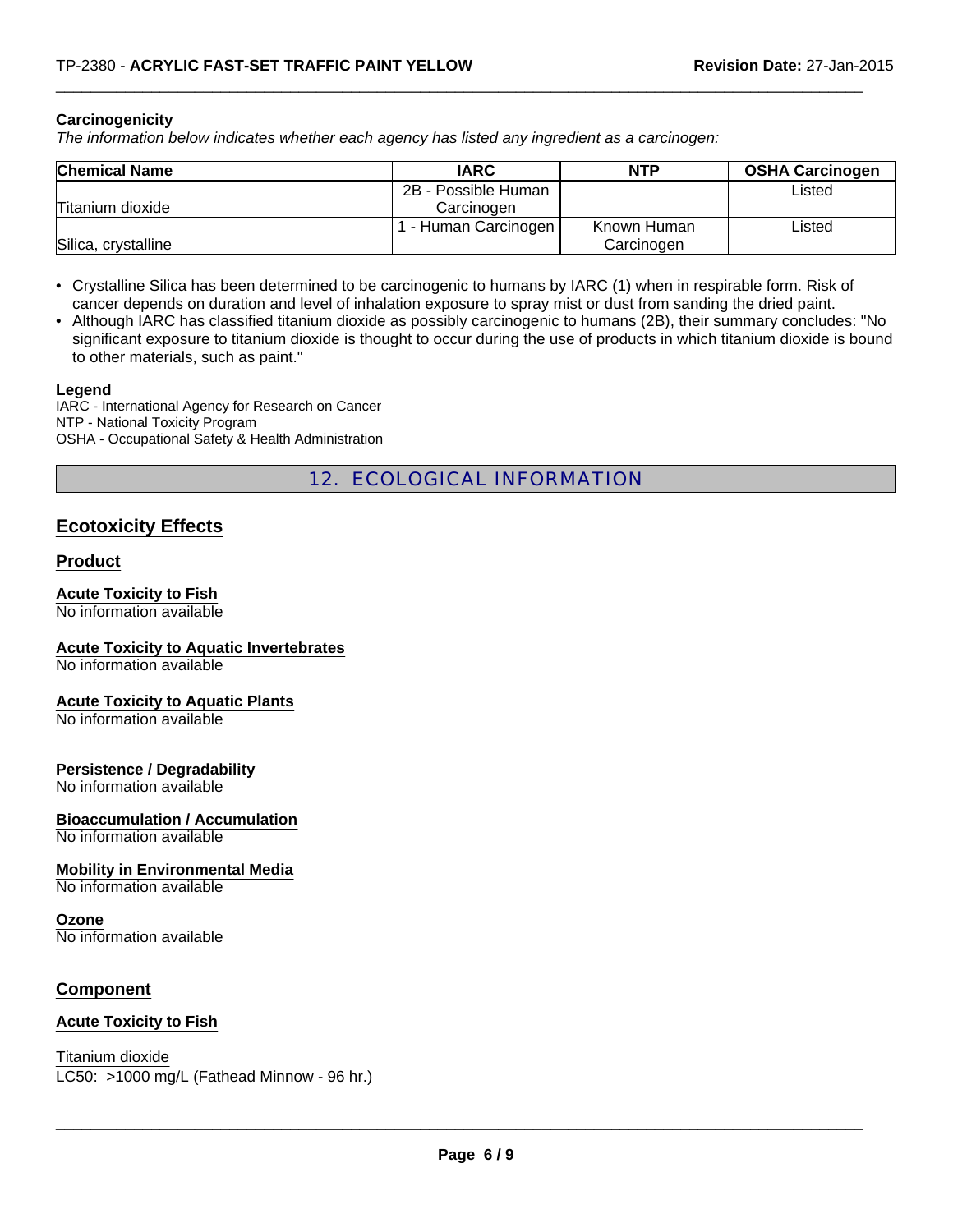## **Acute Toxicity to Aquatic Invertebrates**

No information available

## **Acute Toxicity to Aquatic Plants**

No information available

|                                  | <b>13. DISPOSAL CONSIDERATIONS</b>                                                                                                                                                                                                    |  |  |
|----------------------------------|---------------------------------------------------------------------------------------------------------------------------------------------------------------------------------------------------------------------------------------|--|--|
| <b>Waste Disposal Method</b>     | Dispose of in accordance with federal, state, provincial, and local regulations. Local<br>requirements may vary, consult your sanitation department or state-designated<br>environmental protection agency for more disposal options. |  |  |
| <b>14. TRANSPORT INFORMATION</b> |                                                                                                                                                                                                                                       |  |  |
| <b>DOT</b>                       | Not regulated                                                                                                                                                                                                                         |  |  |
| <b>ICAO / IATA</b>               | Not regulated                                                                                                                                                                                                                         |  |  |
| <b>IMDG/IMO</b>                  | Not regulated                                                                                                                                                                                                                         |  |  |
|                                  | <b>15. REGULATORY INFORMATION</b>                                                                                                                                                                                                     |  |  |

 $\Box$ 

## **International Inventories**

| <b>United States TSCA</b> | Yes - All components are listed or exempt. |
|---------------------------|--------------------------------------------|
| <b>Canada DSL</b>         | Yes - All components are listed or exempt. |

## **Federal Regulations**

#### **SARA 311/312 hazardous categorization**

| N٥  |
|-----|
| Yes |
| N٥  |
| N٥  |
| N٥  |
|     |

#### **SARA 313**

Section 313 of Title III of the Superfund Amendments and Reauthorization Act of 1986 (SARA). This product contains a chemical or chemicals which are subject to the reporting requirements of the Act and Title 40 of the Code of Federal Regulations, Part 372:

## **Clean Air Act, Section 112 Hazardous Air Pollutants (HAPs) (see 40 CFR 61)**

This product contains the following HAPs: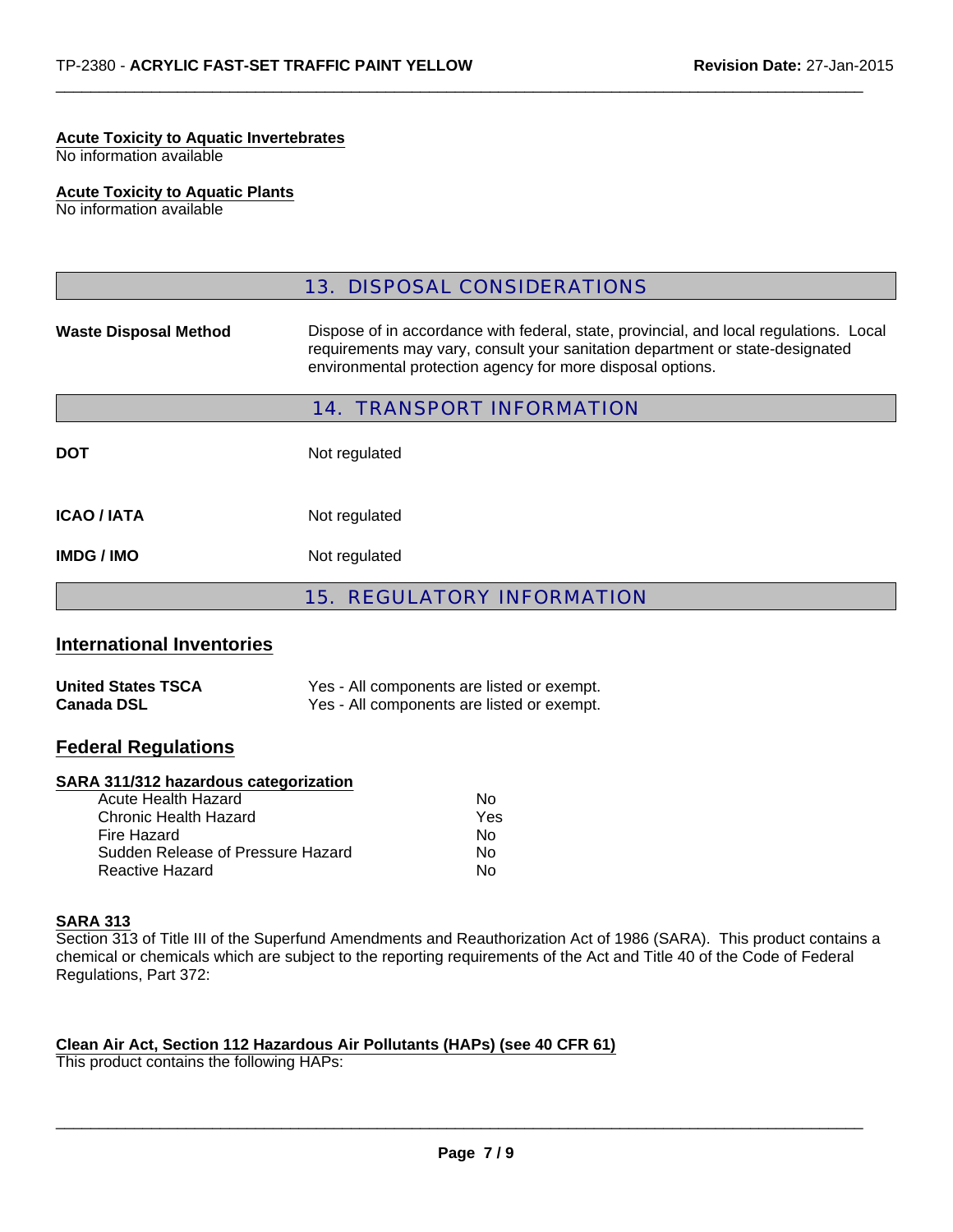#### *None*

## **State Regulations**

## **California Proposition 65**

*This product may contain small amounts of materials known to the state of California to cause cancer or reproductive harm.*

 $\Box$ 

#### **State Right-to-Know**

| <b>Chemical Name</b> | <b>Massachusetts</b> | <b>New Jersey</b> | Pennsylvania |
|----------------------|----------------------|-------------------|--------------|
| Limestone            |                      |                   |              |
| Titanium dioxide     |                      |                   |              |
| Silica, crystalline  |                      |                   |              |

#### **Legend**

X - Listed

## 16. OTHER INFORMATION

| <b>HMIS</b>        | Health: $1^*$ | <b>Flammability: 0</b> | <b>Reactivity: 0</b> | $PPE: -$ |
|--------------------|---------------|------------------------|----------------------|----------|
| <b>HMIS Legend</b> |               |                        |                      |          |

- 0 Minimal Hazard
- 1 Slight Hazard
- 2 Moderate Hazard
- 3 Serious Hazard
- 4 Severe Hazard
- \* Chronic Hazard

X - Consult your supervisor or S.O.P. for "Special" handling instructions.

*Note: The PPE rating has intentionally been left blank. Choose appropriate PPE that will protect employees from the hazards the material will present under the actual normal conditions of use.*

*Caution: HMIS® ratings are based on a 0-4 rating scale, with 0 representing minimal hazards or risks, and 4 representing significant hazards or risks. Although HMIS® ratings are not required on MSDSs under 29 CFR 1910.1200, the preparer, has chosen to provide them. HMIS® ratings are to be used only in conjunction with a fully implemented HMIS® program by workers who have received appropriate HMIS® training. HMIS® is a registered trade and service mark of the NPCA. HMIS® materials may be purchased exclusively from J. J. Keller (800) 327-6868.*

**WARNING!** If you scrape, sand, or remove old paint, you may release lead dust. LEAD IS TOXIC. EXPOSURE TO LEAD DUST CAN CAUSE SERIOUS ILLNESS, SUCH AS BRAIN DAMAGE, ESPECIALLY IN CHILDREN. PREGNANT WOMEN SHOULD ALSO AVOID EXPOSURE. Wear a NIOSH approved respirator to control lead exposure. Clean up carefully with a HEPA vacuum and a wet mop. Before you start, find out how to protect yourself and your family by contacting the National Lead Information Hotline at 1-800-424-LEAD or log on to www.epa.gov/lead.

**Prepared By** Product Stewardship Department Benjamin Moore & Co. 101 Paragon Drive Montvale, NJ 07645 855-724-6802

 $\_$  ,  $\_$  ,  $\_$  ,  $\_$  ,  $\_$  ,  $\_$  ,  $\_$  ,  $\_$  ,  $\_$  ,  $\_$  ,  $\_$  ,  $\_$  ,  $\_$  ,  $\_$  ,  $\_$  ,  $\_$  ,  $\_$  ,  $\_$  ,  $\_$  ,  $\_$  ,  $\_$  ,  $\_$  ,  $\_$  ,  $\_$  ,  $\_$  ,  $\_$  ,  $\_$  ,  $\_$  ,  $\_$  ,  $\_$  ,  $\_$  ,  $\_$  ,  $\_$  ,  $\_$  ,  $\_$  ,  $\_$  ,  $\_$  ,